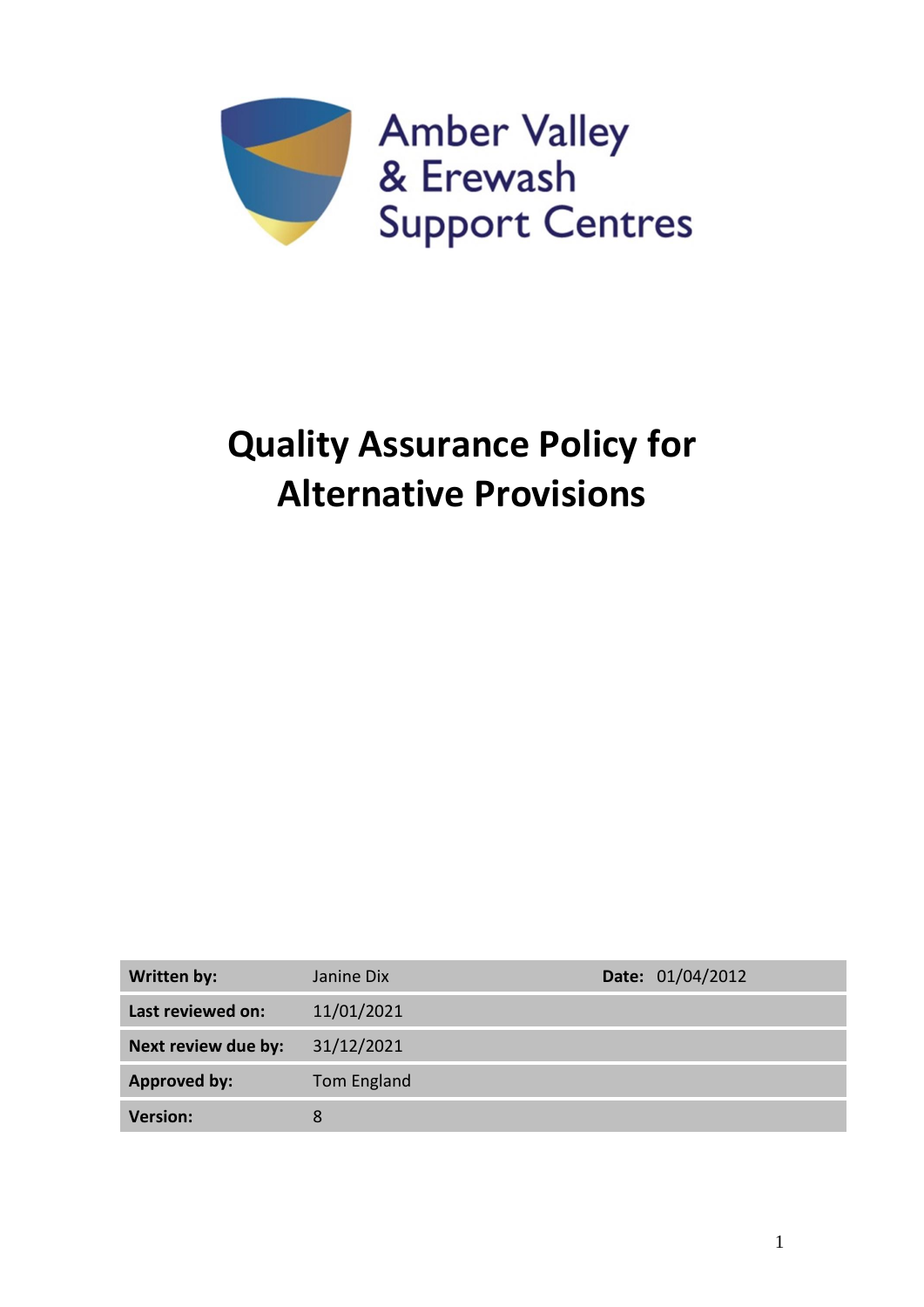## **Policy Aim**

We aim to provide the best quality learning experience for every pupil and continuously improve the quality of the alternative providers (APs).

The Alternative Provision Team (APT) commission providers on behalf of the 3 Derbyshire Support Centres which are part of the Esteem Multi Academy Trust. APT has prime responsibility for measuring the quality of the alternative providers that pupil's access. We measure the quality of our providers against the current Ofsted framework. We will provide judgements for all areas except for leadership and management.

Judgements are shared with other 2 Support Centres if they are accessing the AP and full reports are shared with the 3 Head Teachers as evidence to be used during Ofsted inspections. Reports are also shared with Esteem and Governing Boards where required.

Our quality assurance schedule will consist of a combination of the following:

- AP intent document
- Curriculum planning and evidence of long- term planning.
- Learning walk evidence 2 times per year.
- Work scrutiny once per year.
- A half day inspection of delivery in the provision.
- A review of progress towards qualifications and outcomes.
- A contractual review to update staffing, DBS, policies, safeguarding training, first aiders etc.
- Assessment of attendance procedures and statistics, along with punctuality.
- A review of behaviour at the provision and progress made in this area for pupils using the daily behaviour monitoring system.
- Pupil questionnaires.
- Progress analysis each term
- Analysis of outcomes

These reviews involve a combination of an on-site inspection, telephone discussion or exchange of paperwork electronically.

A final judgement will be given at the end of the academic year once outcomes are confirmed.

#### **Learning Walks**

There will be 2 learning walk periods per year where each AP site will be visited for up to 90 minutes. Evidence will be gathered to support the Ofsted judgement and contractual obligations. Provisions will be alerted to a learning walk period by at least a week before. Walks will take place over a 2 week period which will be set in advance. Providers will be notified via email.

Learning walks will capture evidence of the quality at which the provision is operating according to the current Ofsted framework. Comments will be recorded around the following if they are observed during the walk:

- Daily delivery corresponding to the provisions long term curriculum plan and intent
- Planning of assessment of pupil knowledge
- Effectiveness of questioning
- **Feedback**
- Cumulative increase in skills/knowledge over time
- Behaviour management
- Rewards and sanctions and their effectiveness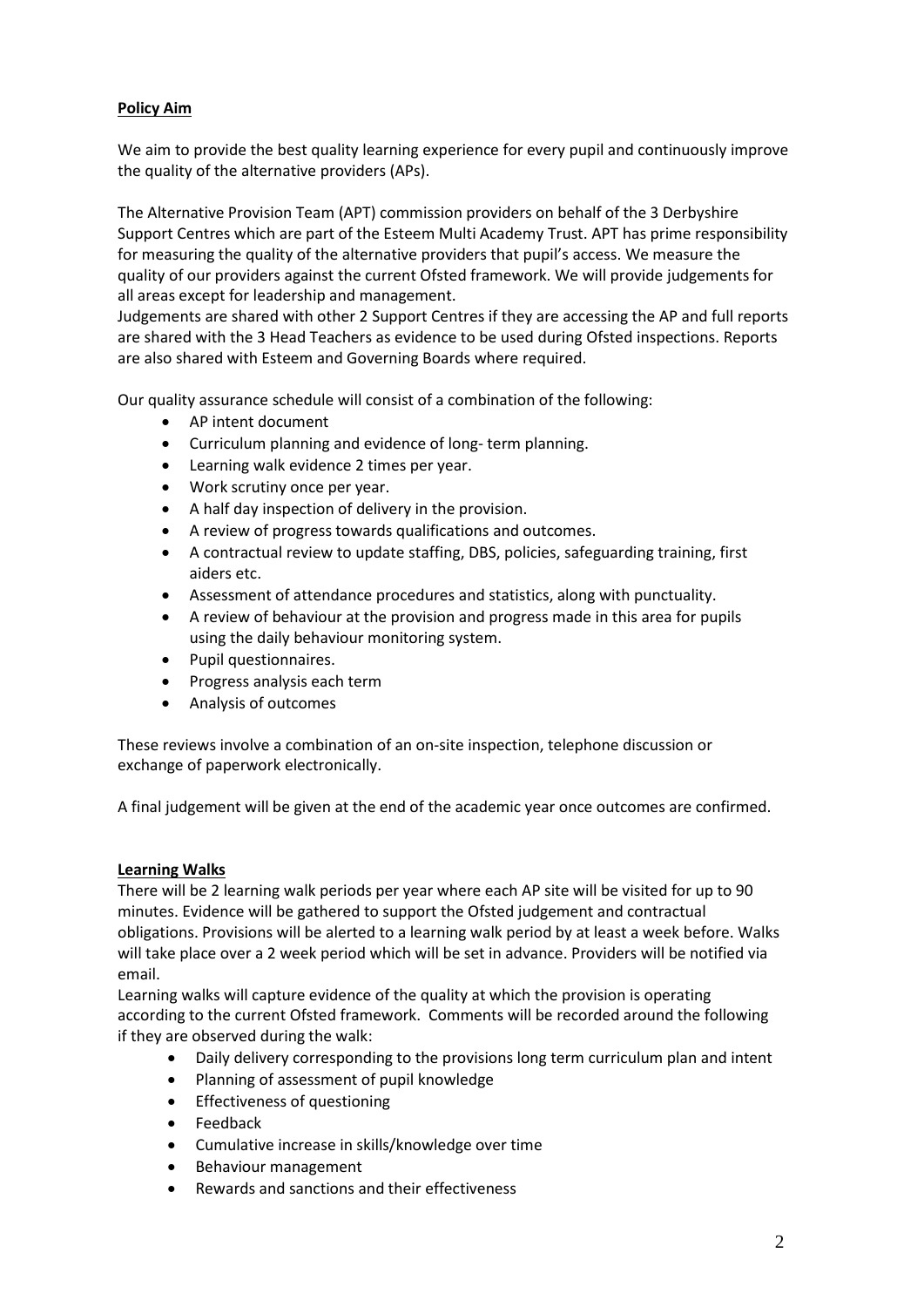- **Expectations**
- Attendance interventions
- Punctuality
- Quality of pupil folders
- Staff and pupil relationships
- Safety in the provision
- **Safeguarding**
- Supervision during non-session time, before and at the end of the day
- Staff expertise
- Respect amongst peers
- Language used
- Pupil confidence and independence
- Career planning
- **PSE**
- SMSC
- British Values
- Online safety

Copies of documentation will be shared with each provision for them to respond to any areas for development and celebrate areas of success.

A random sample of pupil questionnaires will be completed during these walks in order to gather pupil voice.

### **Quality Assurance Procedures**

Quality will be judged against the most current Ofsted framework, September 2019. The purpose of the QA schedule is to ensure that engaging, purposeful and clearly thought out sessions are being delivered to enable our pupils to make progress with their education. Assessment of learning and progress is key to offering high quality provision.

- Alternative providers must supply evidence of their long- term curriculum planning.
- There will be production during term 1 of the APs intent and long- term planning documents. These will be shared with Janine Dix by the AP saving them in their online provider folder in Office 365.
- This will follow with learning walks during the latter part of term 1 and term 2. Pupil questionnaires will also be completed during these walks where appropriate.
- Alternative providers will be formally assessed with a half day QA observation taking place annually. These will take place from term 3 onwards. This will occur once per year if the quality of provision on offer is judged at least 'good'.
- The inspection will occur at short notice to resemble Ofsted practice as much as possible. The provision may be informed during the afternoon of the day before.
- **Work scrutiny's** will also take place on the day of the QA observation. This will occur either before or after the half day observation. APT will therefore be on site in provision, but only observing teaching for half of a day. Feedback will be provided. A work scrutiny will look for delivery of work that corresponds to the long- term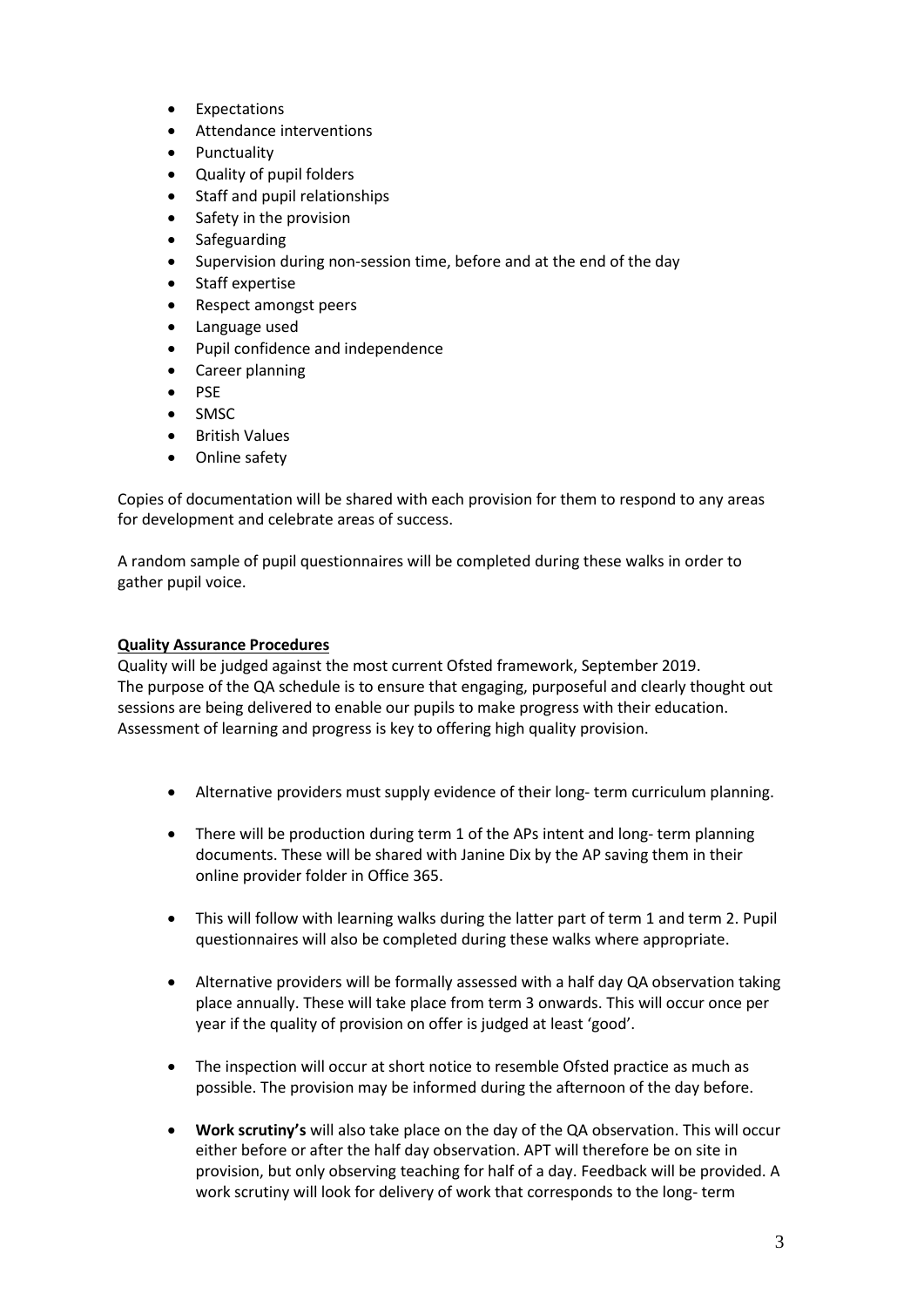curriculum plan, shows progression of content, is marked and provides feedback on progress.

- Quality assurance will be negotiated with any colleges who have our pupils on roll so that we conform to Further Education guidelines. Learning walks may be preferred by some colleges, rather than half day visits.
- Observations at a provision may include any staff that have direct contact with our pupils, whether this is teachers, teaching assistants, mentors or 1:1 staff. However, the report will not focus on any particular member of staff. The report will refer to the AP as a whole, and not name members of staff.
- QA assessments will usually be carried out by either the Assistant Headteacher for APT, Senior Teacher or Teacher from APT. Occasionally joint observations may be carried out as part of our internal quality assurance procedures. APs will be informed in advance if another colleague will also be present.
- Providers will now be judged using the following 3 areas: The Quality of Education, Behaviour & Attitudes and Personal Development. Evidence from these 3 judgements will then be used to derive an Overall Effectiveness judgement for the provision.
- Evidence to form these judgements will be gathered over the whole academic year from a combination of formal observations, pupil questionnaires, learning walks, work scrutiny, staff visits, parental feedback and evidence from documentation such as behaviour monitoring.
- Verbal feedback and discussions are to be encouraged after the observation period. There will be a focus on general areas of strength and development in the whole provision and will not focus on specific staff.
- All QA assessments are to be consistently carried out using standard criteria documents which are provided to the AP in advance in their Office 365 folder.
- A copy of each completed QA report will be stored on office 365 in the providers secure folder. It is also stored with APT on office 365 in their QA files which the Head Teachers have access to.
- We will not commission any AP who is not delivering at least a good quality of education.
- We will support APs who fail to reach a 'good' judgement. However, the AP must show a rapid capacity and willingness to reach 'good' over a reasonable timeframe.
- If an AP receives an overall grading of 'inadequate' then another assessment must be arranged for the following term or as soon as afterwards. Within 8 weeks is reasonable.
- The AP manager will be contacted to discuss any areas that are judged to either 'require improvement' or are 'inadequate. Strategies to support the AP will be discussed and should be implemented by the AP. A follow up assessment will be carried out within 8 weeks.